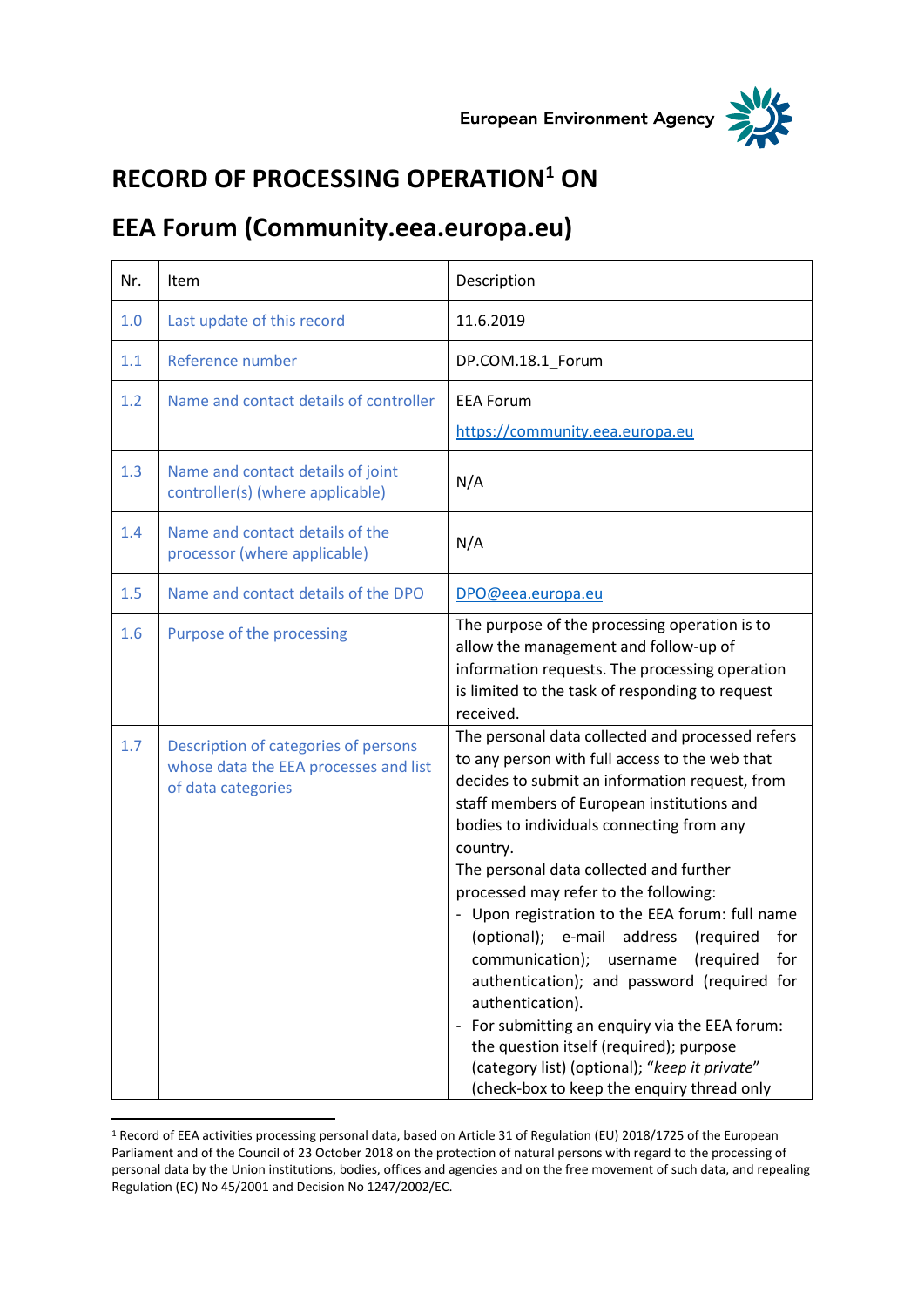|     |                                 | visible to EEA dedicated staff members; default<br>setting is "off", since the EEA Forum is a public<br>forum to foster communication on<br>environmental matters).<br>- transactional data (such as IP-address, browser<br>version and other device information that is<br>necessary to securely deliver web pages to the<br>internet client).                                                                                                                                                                                                                                                                                                                                                                                     |
|-----|---------------------------------|-------------------------------------------------------------------------------------------------------------------------------------------------------------------------------------------------------------------------------------------------------------------------------------------------------------------------------------------------------------------------------------------------------------------------------------------------------------------------------------------------------------------------------------------------------------------------------------------------------------------------------------------------------------------------------------------------------------------------------------|
|     |                                 | This transactional data is stored for a maximum<br>of 1 year for security audit purposes unless there<br>is an individual reason to keep information for a<br>longer period of time (e.g. when individual IP<br>addresses are blocked if part of a DoS-attack).                                                                                                                                                                                                                                                                                                                                                                                                                                                                     |
|     |                                 | This transactional data may also be processed by<br>our Internet Service Provider (tdc.dk) and our<br>cloud provider Amazon in EU and their privacy<br>statement applies.                                                                                                                                                                                                                                                                                                                                                                                                                                                                                                                                                           |
|     |                                 | Moreover, the browsing experience of website<br>visitors is tracked by Matomo software hosted at<br>EEA. IP address is anonymized by removing the<br>last two bytes. We also support "Do Not Track"<br>signal from the browser. This information is used<br>to gather aggregated and anonymous statistics<br>with a view to improving our services and to<br>enhance user experience.                                                                                                                                                                                                                                                                                                                                               |
| 1.8 | Time limit for keeping the data | The public enquiries are kept public as long as<br>the EEA Forum website is in service.<br>Enquiries marked as "private" have a retention<br>period of maximum six months in order to allow<br>potential consultation with other services of the<br>European Commission. Once the six months<br>period has elapsed, all enquiries marked as<br>"private" are deleted from the EEA Forum.<br>Users have full control over their own data. After<br>logging in, users may delete their own enquiries<br>if they wish to do so. Users may also request to<br>delete their own account information altogether<br>with all the related enquiries if wished. To that<br>end, users shall submit a "private" enquiry via<br>the EEA Forum. |
|     |                                 | At any point in time, users can send a "private"<br>enquiry via EEA Forum if they need help in<br>exercising their deleting right above.                                                                                                                                                                                                                                                                                                                                                                                                                                                                                                                                                                                            |
|     |                                 | Anonymous and aggregated personal data may<br>be kept for historical and scientific purposes (e.g.<br>enquiry content and response provided) and/or                                                                                                                                                                                                                                                                                                                                                                                                                                                                                                                                                                                 |